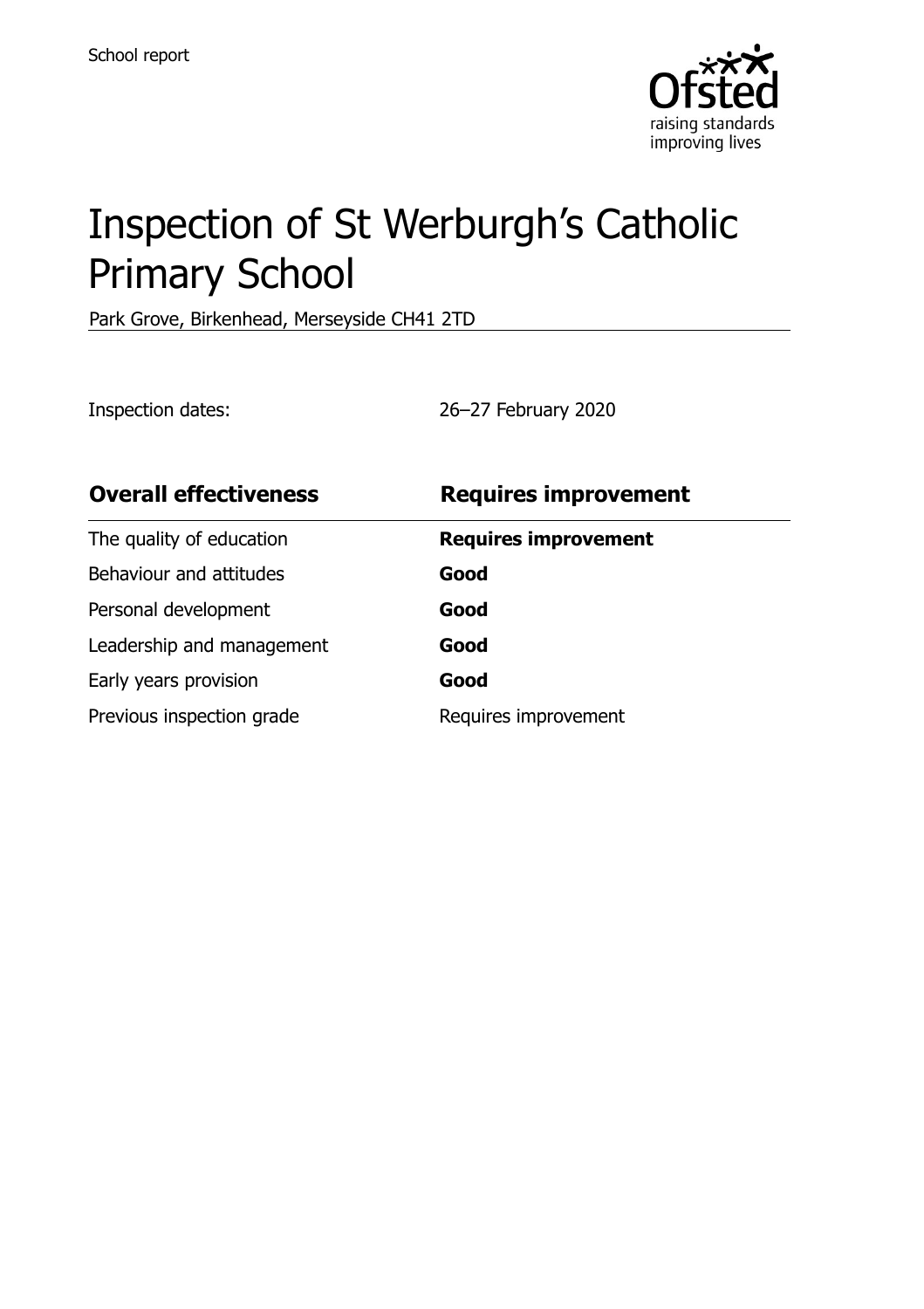

# **What is it like to attend this school?**

Pupils feel well supported and well cared for at this school. This is because of the strong relationships that they have with staff. Pupils do their best to live up to staff's high expectations. However, many pupils still struggle to achieve well in reading, writing and mathematics because they have gaps in their knowledge and understanding.

Pupils are happy and safe. They enjoy coming to school. Pupils value their education. Their attendance is improving.

Pupils enjoy the many trips and visits that enrich the curriculum. A number of pupils talked fondly about their visits to the Williamson Art Gallery and the Victoria Gallery and Museum. Year 6 pupils thoroughly enjoyed the residential visit to Colomendy.

Pupils are polite and well mannered. They are well behaved in lessons and around the school. The pupils that we spoke to said that bullying is rare. If it does happen, it is dealt with quickly. Pupils learn the importance of respect for others. They develop a good understanding of the cultures that exist within and beyond their own community. Parents and carers appreciate the hard work of staff. One parent, expressing the views of others, said 'The school is like a family.'

#### **What does the school do well and what does it need to do better?**

The headteacher, senior leaders and governors have made many improvements at the school since the previous inspection. The foundations for further change are securely in place. Even so, the quality of education that pupils receive, although improving, continues to require improvement. Pupils do not have the chance to achieve as well as they should. Too many pupils are still not attaining well enough in reading, writing and mathematics by the end of Year 6. Many pupils have gaps in their learning.

Leaders have improved the curriculum. They have thought carefully about the knowledge that pupils will learn and the order in which they will learn it. However, the curriculum is very new. Leaders have not yet had time to check how well this supports pupils' learning.

The new curriculum is beginning to make a difference in some subjects. In geography, for example, pupils were able to describe the location of Birkenhead using the correct vocabulary. They said that their learning in the previous year helped them to be ready for the new learning. However, other pupils in the same year group were less sure about prior learning. They could not remember key facts. In some subjects, such as computing, pupils are not confident in knowing and using technical and subject-specific language.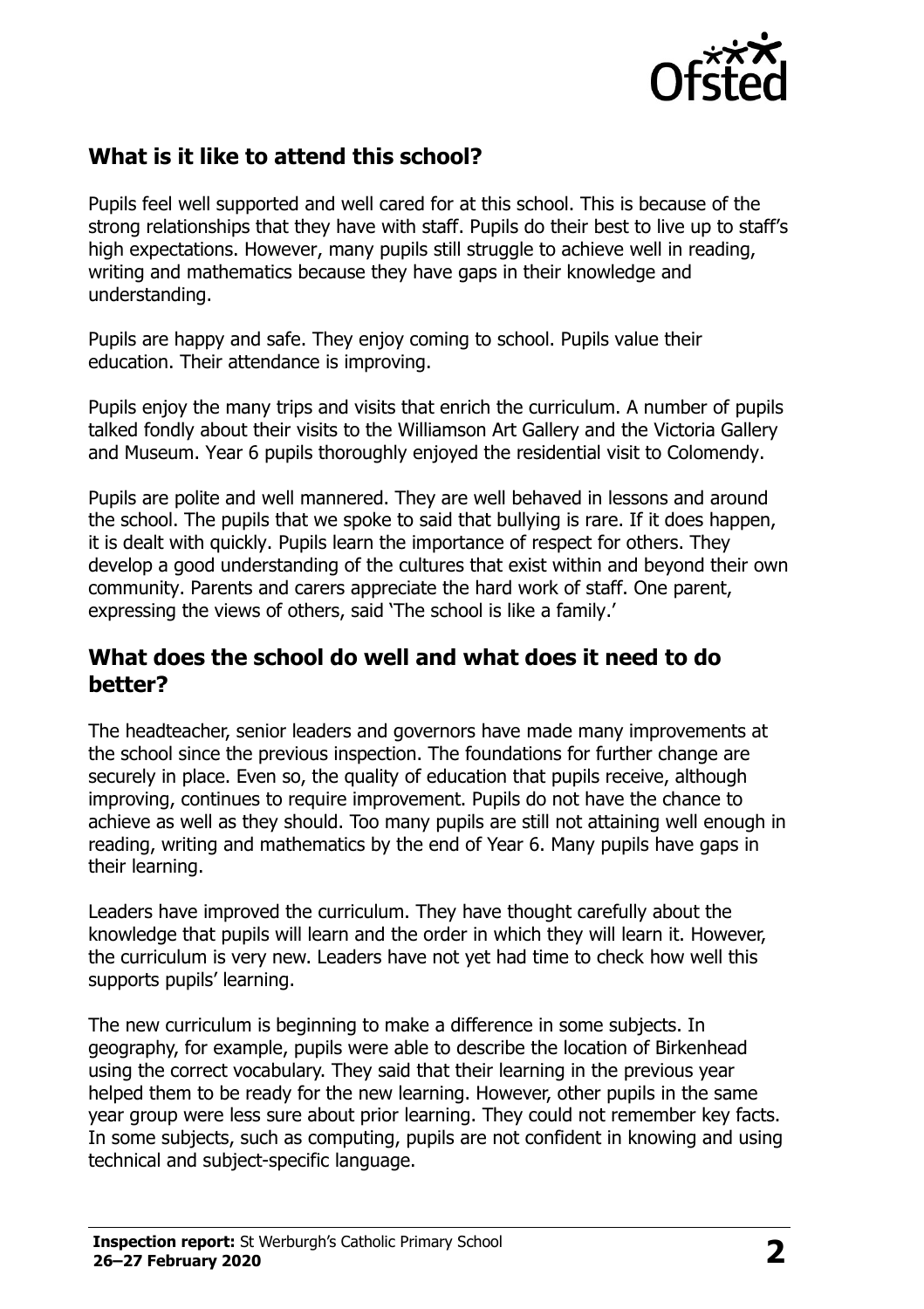

Leaders have prioritised reading. Children learn the sounds that letters make as soon as they start school. In the past, the teaching of early reading was not good enough. This has improved. Even so, too many pupils still struggle to read independently because of gaps in their learning. Reading books are not always matched carefully enough to pupils' phonic knowledge. Changes made to the curriculum are beginning to help pupils to read with greater fluency and accuracy. By the end of Year 6, pupils' progress in reading is improving. Staff promote a love of reading. Pupils enjoy listening to their teachers read stories to them.

Pupils' behaviour and attitudes to learning are good. Most of the time, pupils listen carefully and try hard. They pay attention and respond well to staff.

Pupils know the school's Catholic values well. However, they were less sure about fundamental British values. Pupils develop character and resilience. This helps them become confident learners. 'Mindful Mondays' give dedicated time for pupils to talk through concerns and issues. Currently, only a small proportion of pupils attend extra-curricular activities and after-school clubs. This means that they do not have the opportunity to develop their talents and interests beyond their classroom studies.

The headteacher has taken swift action to address underperformance in the early years. As a result, the quality of education in the early years has improved more quickly than in the rest of the school. Children enter school with skills and knowledge lower than those typically expected for their age. Across all areas, including the provision for two-year-olds, the learning environments are purposeful. Staff are highly focused on helping children learn how to read and write and to develop their understanding of number. Children respond well to daily routines. They learn to share, play together, concentrate, have conversations and be confident. Children in early years are well cared for.

Staff are ambitious in providing the best life chances for pupils with special educational needs and/or disabilities (SEND). These pupils are well supported in school. They achieve better than others in the school because of the specialist support that they receive to access a curriculum that is well matched to their needs.

All staff said the school has improved since the previous inspection. They enjoy working at the school. They feel part of a team. Staff feel well supported by leaders who take account of their workload. They value the opportunities for training and professional development.

Governors know the school very well. They challenge and support the headteacher when making changes to the school.

## **Safeguarding**

The arrangements for safeguarding are effective.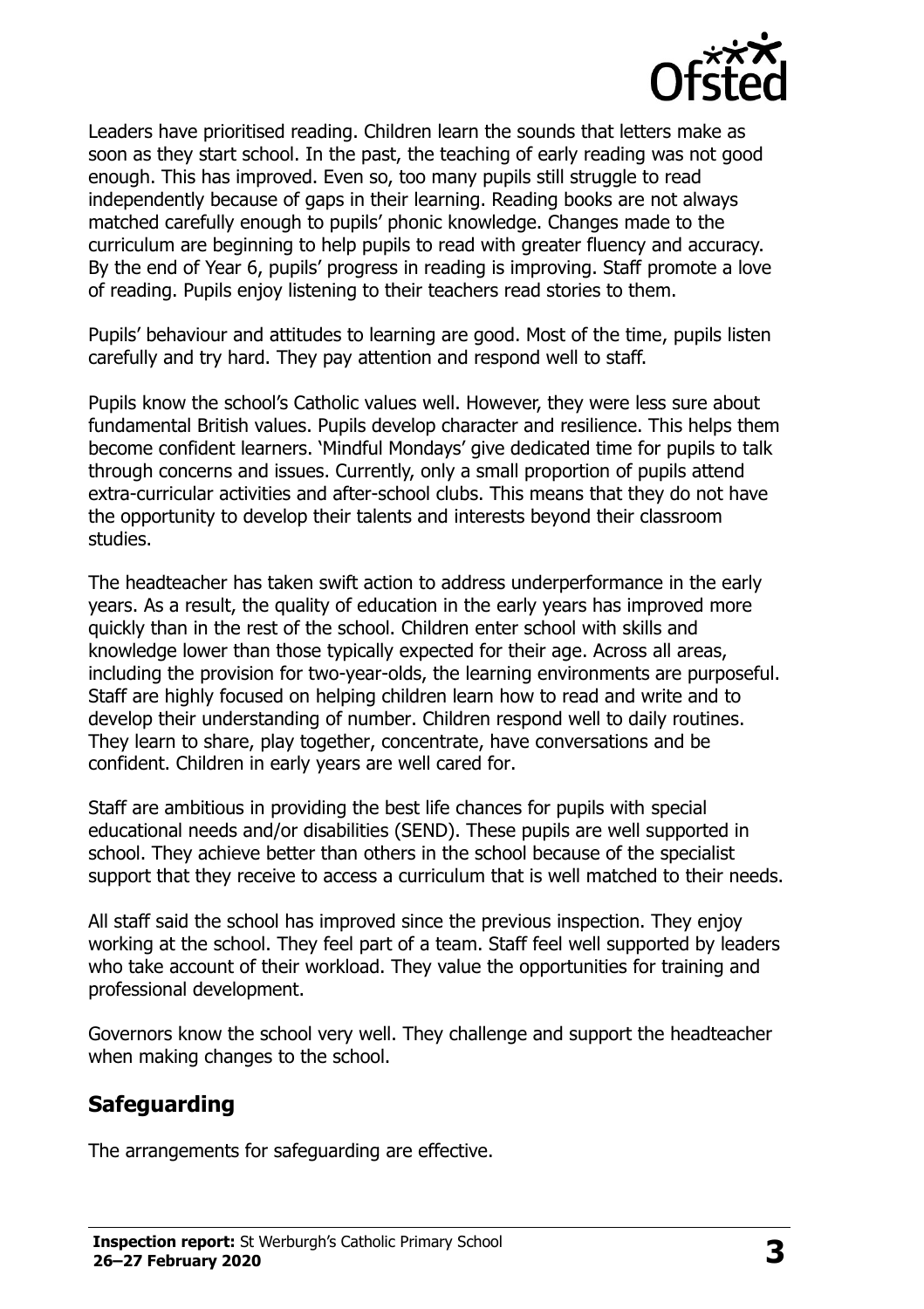

The headteacher has created a culture of vigilance and care across the school. Pupils' safety and welfare are paramount. Timely and appropriate action is taken for pupils who may be at risk of harm. All staff receive regular training. This includes contextual issues such as alcohol and drug abuse and violent crime. Leaders follow up any concerns swiftly. Strong communication with a range of other agencies ensures that pupils receive the support that they need. Leaders deliver workshops for parents on appropriate aspects of keeping their children safe.

## **What does the school need to do to improve?**

# **(Information for the school and appropriate authority)**

- Pupils do not achieve as well as they should by the end of Year 6. Leaders have designed an ambitious curriculum but this is still in the early stages for many subjects. It has not had enough time to overcome the legacy of underachievement that affects some pupils. Leaders must review and refine the curriculum for all subjects, and particularly for reading, writing and mathematics, to ensure that pupils are able to make up for gaps in their learning. This will provide them with a firmer foundation on which to build subsequent knowledge.
- Leaders have not had enough opportunity to check how well the new curriculum plans are being implemented across the school. This means they are not sure how well the new curriculum is being taught or whether pupils are learning what they should. Senior leaders should help subject leaders to gain a greater insight into curriculum delivery for the subjects that they lead.
- $\blacksquare$  Pupils enjoy the enrichment opportunities within the curriculum but only a small proportion of pupils engage in extra-curricular activities. This means that they do not have the opportunity to develop their talents and interests. Leaders should further develop enrichment opportunities for pupils so that a greater proportion of pupils have the opportunity to benefit from activities beyond their academic studies.
- **Pupils have a sound understanding and appreciation of their faith and the school's** Catholic values. However, their appreciation of fundamental British values is not as clear. Pupils do not understand how democracy works. Leaders should ensure that the curriculum includes provision to develop pupils' understanding and appreciation of British values.

## **How can I feed back my views?**

You can use [Ofsted Parent View](http://parentview.ofsted.gov.uk/) to give Ofsted your opinion on your child's school, or to find out what other parents and carers think. We use Ofsted Parent View information when deciding which schools to inspect, when to inspect them and as part of their inspection.

The Department for Education has further quidance on how to complain about a school.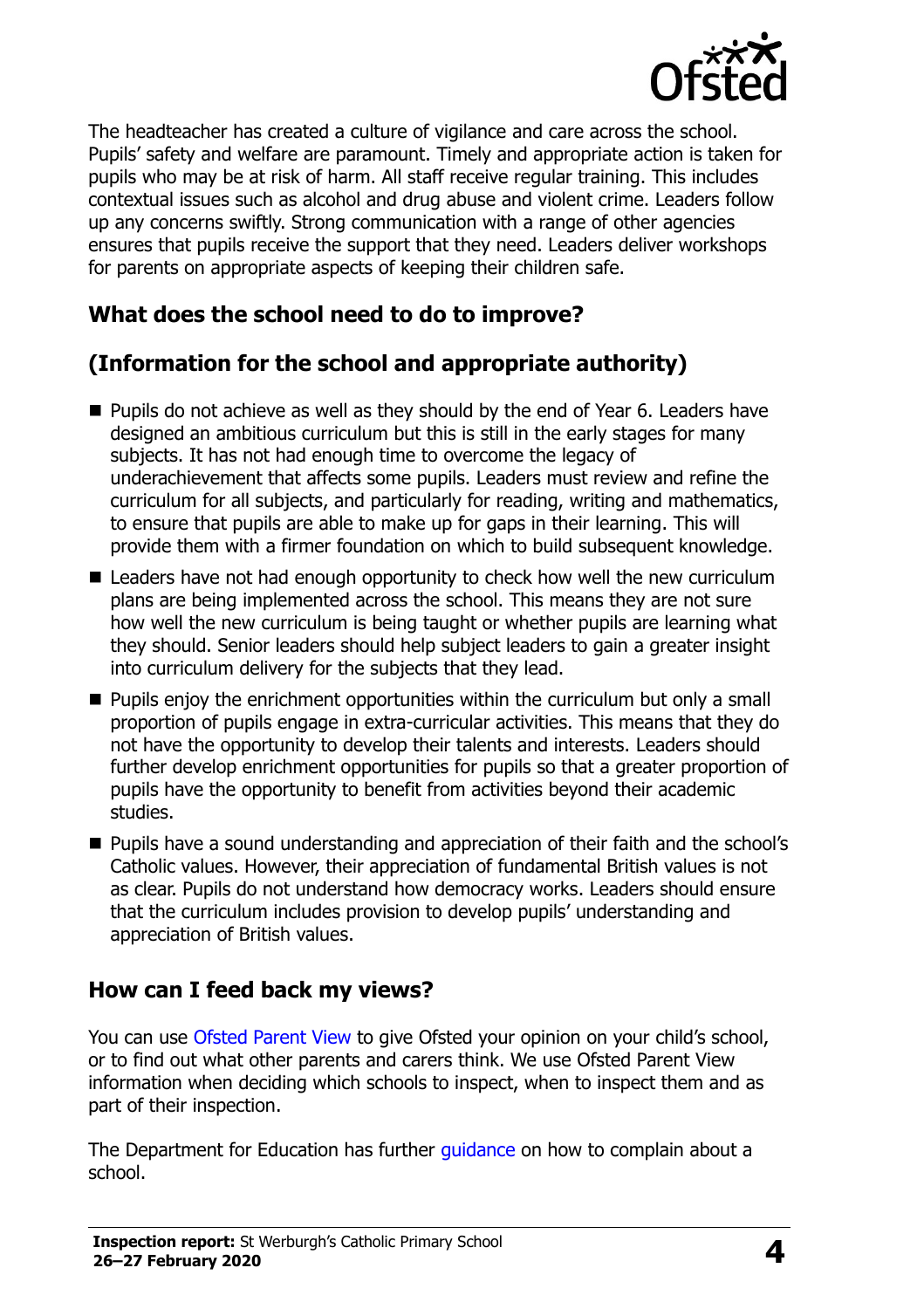

If you are the school and you are not happy with the inspection or the report, you can [complain to Ofsted.](http://www.gov.uk/complain-ofsted-report)

## **Further information**

You can search for [published performance information](http://www.compare-school-performance.service.gov.uk/) about the school.

In the report, '[disadvantaged pupils](http://www.gov.uk/guidance/pupil-premium-information-for-schools-and-alternative-provision-settings)' refers to those pupils who attract government pupil premium funding: pupils claiming free school meals at any point in the last six years and pupils in care or who left care through adoption or another formal route.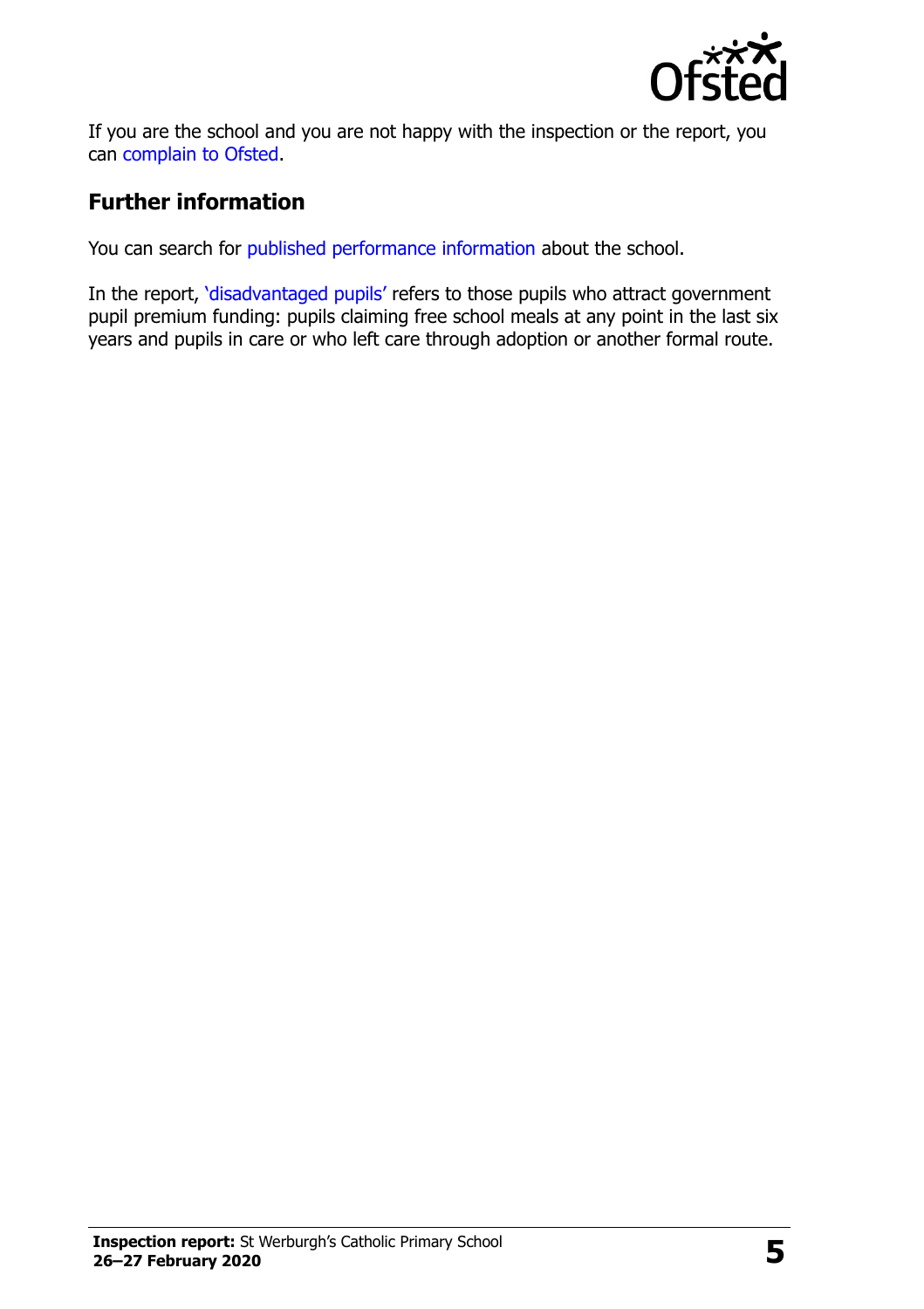

#### **School details**

| Unique reference number             | 105091                                                          |
|-------------------------------------|-----------------------------------------------------------------|
| <b>Local authority</b>              | Wirral                                                          |
| <b>Inspection number</b>            | 10135056                                                        |
| <b>Type of school</b>               | Primary                                                         |
| <b>School category</b>              | Voluntary aided                                                 |
| Age range of pupils                 | $2$ to $11$                                                     |
| <b>Gender of pupils</b>             | Mixed                                                           |
| Number of pupils on the school roll | 240                                                             |
| <b>Appropriate authority</b>        | The governing body                                              |
| <b>Chair of governing body</b>      | Mrs Lynn Ireland                                                |
| <b>Headteacher</b>                  | Sarah Murphy                                                    |
| Website                             | www.stwerburghswirral.co.uk/                                    |
| Date of previous inspection         | 6-7 February 2018, under section 5 of<br>the Education Act 2005 |

#### **Information about this school**

- The governing body runs before-school provision on the school site.
- The school offers provision for two-year-olds.
- The school received its most recent section 48 inspection in March 2016.

#### **Information about this inspection**

We carried out this inspection under section 5 of the Education Act 2005.

- During the inspection, we spoke with pupils about their work and school life. We spoke with members of the governing body, representatives of the local authority and the diocese, the headteacher, senior leaders and members of staff.
- We reviewed a range of documentation, including information about attendance, safeguarding and checks undertaken on newly appointed staff.
- We considered five responses to Ofsted's online survey, Parent View, and seven responses to Ofsted's online survey of school staff.
- We did deep dives in these subjects: reading, mathematics, geography and computing during the inspection. For these subjects, we held discussions with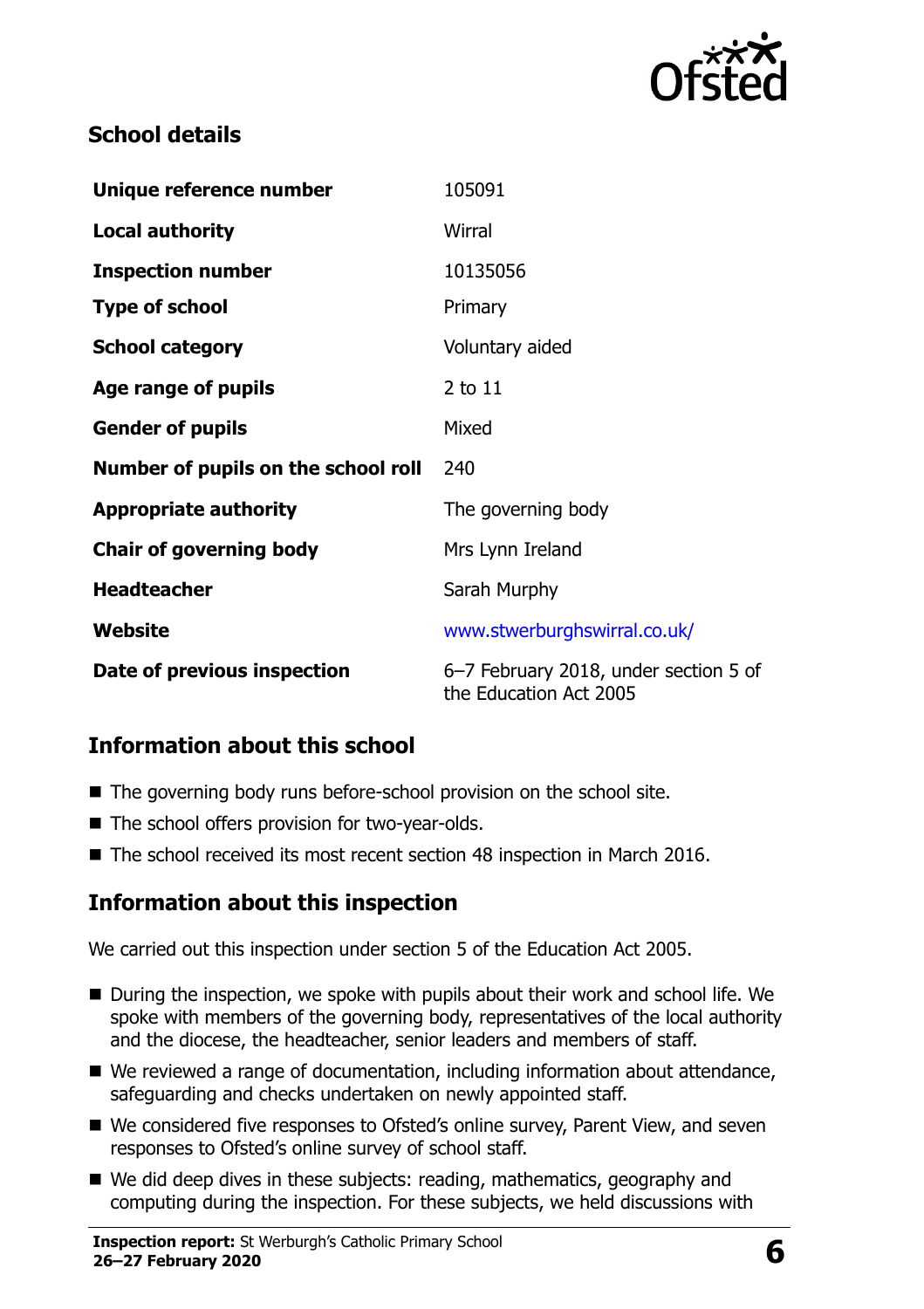

subject leaders, visited lessons with subject leaders, looked at examples of pupils' work, met with teachers and spoke with pupils. We also listened to pupils read.

#### **Inspection team**

Craig Richardson, lead inspector **Ofsted Inspector** 

Maureen Hints **Maureen Hints Constanting Maureen Hints Ofsted Inspector**